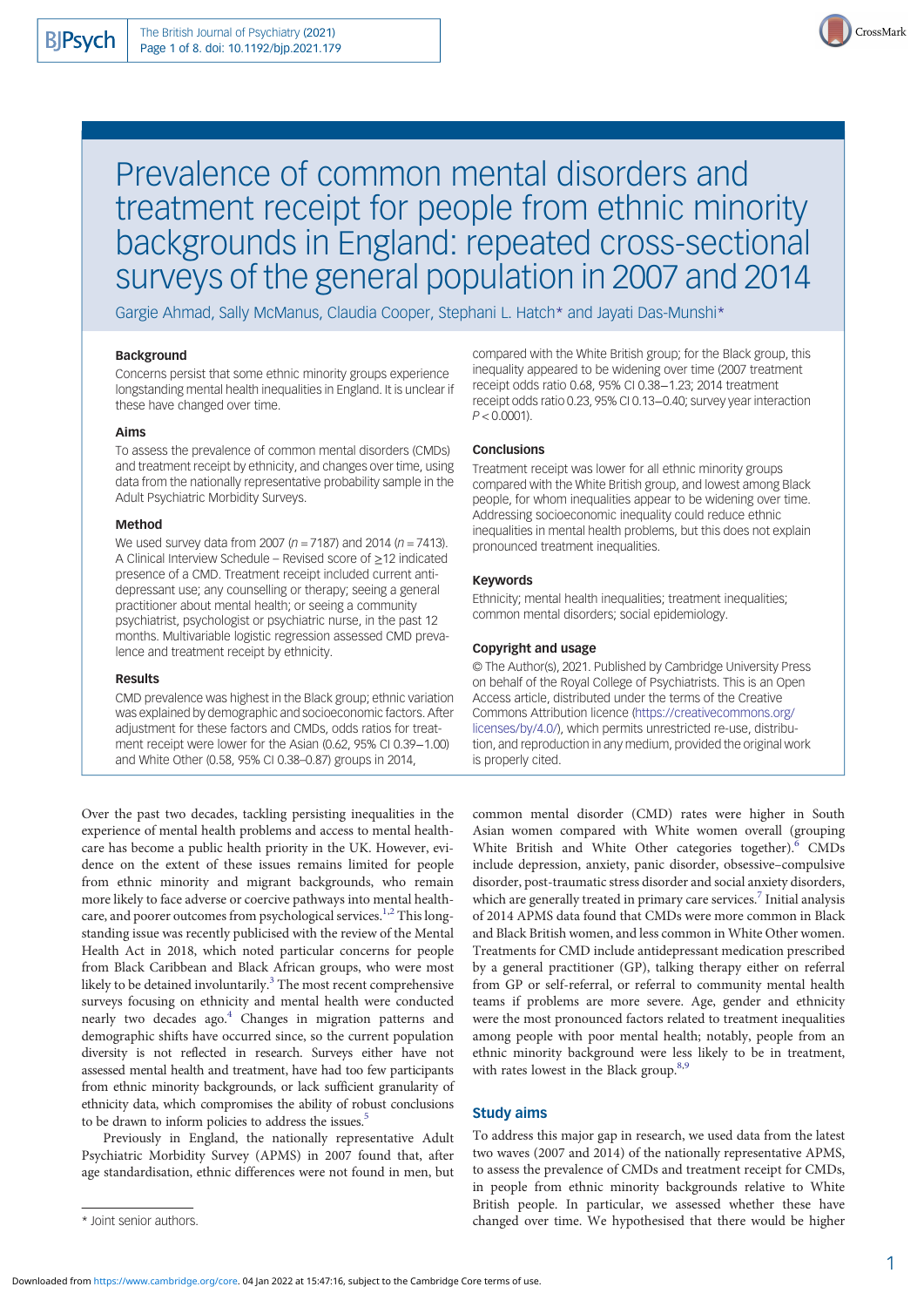CMD prevalence in people from ethnic minority backgrounds, that mental health treatment receipt would be lower in people from ethnic minority backgrounds compared with White British people, and that these associations would be attenuated by adjustment for socioeconomic circumstances.

## Method

#### Participants and setting

APMS interviewed people aged ≥16 years in England about their mental health, health service use, demographic characteristics and socioeconomic circumstances. A stratified, multi-stage probability sampling strategy was applied to obtain a sample nationally representative of adults in private households, comprising 7403 people in 2007 and 7546 people in 2014. Consistent questions were answered across both waves. Details on the survey and sam-pling have been published elsewhere.<sup>[10](#page-7-0)</sup>

#### Measures

#### **Ethnicity**

Both APMS waves used Office for National Statistics harmonised questions on self-identified ethnic group or background, which contain up to 18 subcategories. Collapsed categories were used as the full breakdown was not available in the archived data-set. The five broad ethnic groups analysed here are White British; White Other; Black (including Black African, Black Caribbean and Black British); Asian (including Asian British, Bangladeshi, Indian and Pakistani); and Mixed, Multiple or Other Ethnic Group.

## Demographic and socioeconomic factors

Harmonised questions established age, gender, marital status (single, married or cohabiting, separated or divorced), educational qualifications (degree, teaching/nursing/higher national diploma, A Level, GCSE/equivalent, foreign/other or no qualifications), home tenure (owner-occupier, social renter or private renter (including other types of occupancy, such as home provided with the job)) and the National Statistics Socio-economic Classification (NS-SEC) for categories of occupational social class (managerial or professional occupations, intermediate occupations, small employers or own account workers, lower supervisory or technical occupations, semi-routine or routine occupations, or either never worked or not worked in the past year).

#### **CMDs**

CMDs were assessed with the Clinical Interview Schedule – Revised (CIS-R), a structured questionnaire administered by lay interviewers that measures experience of 14 different symptoms in the preceding month, with emphasis on the past week.<sup>[11](#page-7-0)</sup> Scores of ≥12 are indicative of a clinically significant disorder. The CIS-R has been validated across different cultural settings and can be matched to ICD diagnoses for comparative analysis purposes.<sup>12</sup>

#### Mental health treatment receipt

A variable was derived to indicate receipt of any of the following treatments: currently receiving antidepressant medication; currently receiving any counselling or therapy for mental, nervous or emotional problems; seeing a GP for a mental, nervous or emotional complaint in the past 12 months; or seeing a community psychiatrist, psychologist or psychiatric nurse in the past 12 months. Largely the same questions were asked in both 2007 and 2014 surveys (except that data for 2014 groups psychiatric nurse and intellectual disability nurse consultations together).

## Data analysis

All analysis was conducted in Stata version 15 for Windows.<sup>13</sup> Samples from both APMS waves were combined in this analysis: from a total sample of 14 949, a complete-case sample of 14 600 was derived (2007,  $n = 7187$ ; 2014,  $n = 7413$ ), comprising those providing responses across all measures listed above, excluding any cases who had data missing for any measure we investigated. Survey weights were applied to account for household selection probability and item non-response, to ensure a nationally representative household population sample; a specific weight for analysis of the 2007 and 2014 combined sample was applied, using the Stata version 15 svy command (further details can be found in the APMS documentation).[8](#page-6-0)

Our main exposure was ethnicity, and main outcomes were CMD prevalence and treatment receipt, with putative confounders being survey year and demographic and socioeconomic factors of age, gender, marital status, educational status, home tenure and NS-SEC occupational social class.

Bivariable analysis was used to describe differences in the distribution of mental health outcomes and confounders by ethnicity. Pearson's  $\chi^2$ -tests were used to explore associations between ethnicity and outcomes (each type of treatment was described separately here). Multivariable logistic regression was used to assess differences in CMD prevalence and treatment receipt by ethnicity, unadjusted and adjusted to investigate whether controlling for demographic and socioeconomic factors explained differences in these outcomes (the adjusted model for treatment receipt also adjusted for CMD prevalence). The first stage of adjustment controlled for age, gender and survey year. The second stage of adjustment additionally controlled for other confounders. Survey year was included as an interaction term across all models, and the adjusted Wald test was applied to test for effect modification. Where there was evidence of interaction, estimates were adjusted for survey year.

## **Ethics**

This study was performed in accordance with the Declaration of Helsinki, and written consent was obtained from all survey partici-pants; details are contained in APMS documentation.<sup>[10](#page-7-0)</sup> The project was approved by the King's College London Psychiatry, Nursing and Midwifery Research Ethics Panel in 2019, under reference number LRS-18/19-10496.

# Results

# Demographic and socioeconomic profile

Sample characteristics of the combined 2007–2014 sample are provided in [Table 1](#page-2-0) (Supplementary Tables 1 and 2 available at [https://](https://doi.org/10.1192/bjp.2021.179) [doi.org/10.1192/bjp.2021.179](https://doi.org/10.1192/bjp.2021.179) describe these characteristics separately for the 2007 and 2014 surveys, respectively). [Fig. 1](#page-3-0) illustrates how the complete-case sample was derived.

At least two-thirds of people from all ethnic minority groups were aged <45 years, where most of the White British group were aged ≥45 years. The Asian group had the youngest age profile. Higher proportions of the Asian and Mixed/Multiple/Other groups were male; slightly higher proportions were female for all other ethnic groups.

White British people were most likely to be married or cohabiting with a partner. Black people were most likely to be single. Asian and Mixed/Multiple/Other groups were least likely to be divorced or separated.

Black people were the least likely to be owner-occupiers and more likely to be social renters than all other groups. White British people were most likely to be owner-occupiers, followed by Asian people. White Other people were most likely to be private renters compared with other groups.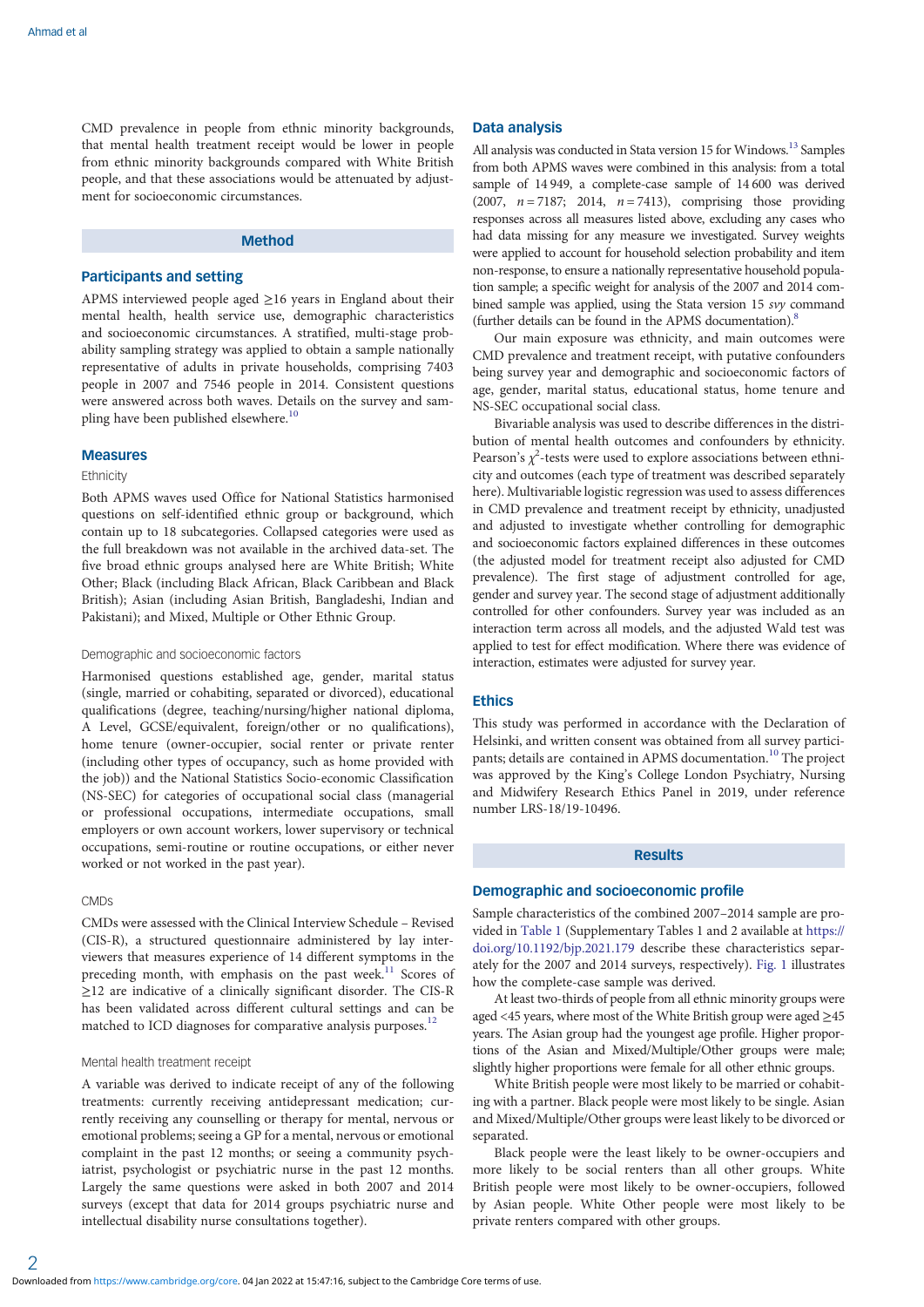<span id="page-2-0"></span>

| Table 1                                                                                                                                                                                                              | Demographic and socioeconomic overview of 2007 and 2014 Adult Psychiatric Morbidity Survey complete-case data combined |                            |                          |                        |                          |                        |                                   |
|----------------------------------------------------------------------------------------------------------------------------------------------------------------------------------------------------------------------|------------------------------------------------------------------------------------------------------------------------|----------------------------|--------------------------|------------------------|--------------------------|------------------------|-----------------------------------|
| Factor                                                                                                                                                                                                               |                                                                                                                        | <b>White British</b>       | White Other              | <b>Black</b>           | Asian                    | Mixed/Multiple/Other   | Whole sample                      |
|                                                                                                                                                                                                                      | Combined sample                                                                                                        | 12653 (86.7)               | 718 (4.9)                | 375 (2.6)              | 547 (3.7)                | 307(2.1)               | 14 600 (100)                      |
| Gender                                                                                                                                                                                                               |                                                                                                                        |                            |                          |                        |                          |                        |                                   |
| Male                                                                                                                                                                                                                 |                                                                                                                        | 5278 (48.5)                | 275 (46.0)               | 143 (46.1)             | 257 (56.1)               | 128 (51.3)             | 6081 (48.8)                       |
| Female                                                                                                                                                                                                               |                                                                                                                        | 7375 (51.5)                | 443 (54.0)               | 232 (53.9)             | 290 (43.9)               | 179 (48.7)             | 8519 (51.2)                       |
|                                                                                                                                                                                                                      |                                                                                                                        |                            |                          |                        |                          |                        | $3.2, P = 0.0141$                 |
| Age, years                                                                                                                                                                                                           |                                                                                                                        |                            |                          |                        |                          |                        |                                   |
| $16 - 24$<br>$25 - 34$                                                                                                                                                                                               |                                                                                                                        | 866 (12.8)                 | 63 (14.5)                | 35 (16.8)              | 87 (26.0)                | 46 (21.5)              | 1097 (14.0)                       |
| $35 - 44$                                                                                                                                                                                                            |                                                                                                                        | 1558 (14.8)<br>2049 (15.1) | 188 (32.0)<br>161 (20.2) | 81 (23.8)<br>96 (22.4) | 139 (26.6)<br>164 (23.5) | 70 (25.8)<br>83 (22.4) | 2036 (17.0)<br>2553 (16.3)        |
| $45 - 54$                                                                                                                                                                                                            |                                                                                                                        | 2079 (18.1)                | 93 (12.3)                | 79 (20.6)              | 67 (12.0)                | 57 (16.8)              | 2375 (17.4)                       |
| $55 - 64$                                                                                                                                                                                                            |                                                                                                                        | 2232 (15.0)                | 85 (9.3)                 | 38(7.5)                | 42(5.6)                  | 34 (9.6)               | 2431 (13.8)                       |
| $65 - 74$                                                                                                                                                                                                            |                                                                                                                        | 2015 (13.1)                | 72 (6.9)                 | 27(5.1)                | 33(4.3)                  | 11(2.6)                | 2158 (11.7)                       |
| $75+$                                                                                                                                                                                                                |                                                                                                                        | 1854 (11.2)                | 56 (4.7)                 | 19(3.8)                | 15(2.0)                  | 6(1.2)                 | 1950 (9.9)                        |
|                                                                                                                                                                                                                      |                                                                                                                        |                            |                          |                        |                          |                        | 21.7, P < 0.0001                  |
| Marital status                                                                                                                                                                                                       |                                                                                                                        |                            |                          |                        |                          |                        |                                   |
| Single                                                                                                                                                                                                               |                                                                                                                        | 2374 (21.2)                | 174 (28.4)               | 161 (43.0)             | 138 (36.3)               | 96 (32.7)              | 2943 (23.4)                       |
|                                                                                                                                                                                                                      | Married/cohabitating                                                                                                   | 7067 (63.6)                | 407 (60.8)               | 131 (41.5)             | 324 (55.6)               | 167 (58.6)             | 8096 (62.2)                       |
|                                                                                                                                                                                                                      | Divorced/separated                                                                                                     | 3212 (15.2)                | 137 (10.8)               | 83 (15.6)              | 85(8.1)                  | 44 (8.6)               | 3561 (14.4)                       |
|                                                                                                                                                                                                                      |                                                                                                                        |                            |                          |                        |                          |                        | 21.7, P < 0.0001                  |
| Home tenure                                                                                                                                                                                                          |                                                                                                                        |                            |                          |                        |                          |                        |                                   |
|                                                                                                                                                                                                                      | Owner-occupier                                                                                                         | 8955 (71.1)                | 364 (45.8)               | 140 (37.5)             | 334 (59.7)               | 151 (42.5)             | 9944 (67.2)                       |
|                                                                                                                                                                                                                      | Private renter                                                                                                         | 1542 (13.5)                | 241 (40.5)               | 72 (22.3)              | 136 (25.4)               | 87 (33.3)              | 2078 (16.6)                       |
| Social renter                                                                                                                                                                                                        |                                                                                                                        | 2156 (15.3)                | 113 (13.7)               | 163 (40.3)             | 77 (14.9)                | 69 (24.2)              | 2578 (16.2)                       |
|                                                                                                                                                                                                                      |                                                                                                                        |                            |                          |                        |                          |                        | 58.8, $P < 0.0001$                |
| Education                                                                                                                                                                                                            |                                                                                                                        |                            |                          |                        |                          |                        |                                   |
| Degree                                                                                                                                                                                                               |                                                                                                                        | 2484 (20.4)                | 261 (37.7)               | 93 (26.0)              | 213 (38.2)               | 93 (30.6)              | 3144 (22.8)                       |
|                                                                                                                                                                                                                      | Teaching, nursing, HND                                                                                                 | 986 (7.6)                  | 50(6.7)                  | 47 (11.7)              | 24(4.1)                  | 35(9.1)                | 1142 (7.5)                        |
| A level                                                                                                                                                                                                              |                                                                                                                        | 1876 (17.2)                | 77 (10.9)                | 54 (15.1)              | 81 (19.0)                | 35 (12.0)              | 2123 (16.8)                       |
|                                                                                                                                                                                                                      | GCSE/equivalent<br>Foreign/other                                                                                       | 3200 (27.2)                | 94 (15.0)                | 78 (22.1)              | 93 (18.4)                | 70 (26.5)              | 3535 (25.9)                       |
|                                                                                                                                                                                                                      |                                                                                                                        | 417(2.7)                   | 67(9.5)                  | 17(3.8)                | 31(4.4)                  | 23(6.3)                | 555(3.3)                          |
|                                                                                                                                                                                                                      | No qualifications                                                                                                      | 3690 (24.8)                | 169 (20.3)               | 86 (21.4)              | 105 (15.9)               | 51 (15.5)              | 4101 (23.7)<br>14.6, $P < 0.0001$ |
|                                                                                                                                                                                                                      | Social class (NS-SEC)                                                                                                  |                            |                          |                        |                          |                        |                                   |
|                                                                                                                                                                                                                      | Managerial/professional                                                                                                | 3016 (25.9)                | 204 (29.4)               | 104 (26.4)             | 172 (31.2)               | 89 (28.0)              | 3585 (26.5)                       |
| Intermediate                                                                                                                                                                                                         |                                                                                                                        | 987 (8.1)                  | 61(7.8)                  | 33(8.0)                | 23(4.6)                  | 28 (8.5)               | 1132 (7.9)                        |
|                                                                                                                                                                                                                      | Small employers/own account workers                                                                                    | 697 (5.9)                  | 49 (6.8)                 | 19 (5.6)               | 29 (5.7)                 | 18 (5.6)               | 812 (6.0)                         |
|                                                                                                                                                                                                                      | Lower supervisory/ technical occupations                                                                               | 480 (4.5)                  | 26 (4.4)                 | 14(3.9)                | 24 (4.5)                 | 13(3.2)                | 557 (4.5)                         |
|                                                                                                                                                                                                                      | Semi-routine/routine occupations                                                                                       | 1895 (17.6)                | 127 (21.0)               | 85 (25.8)              | 88 (16.7)                | 67 (23.7)              | 2262 (18.2)                       |
|                                                                                                                                                                                                                      | Never worked/not worked in past year                                                                                   | 5578 (37.9)                | 251 (30.6)               | 120 (30.3)             | 211 (37.3)               | 92 (31.0)              | 6252 (37.0)                       |
|                                                                                                                                                                                                                      |                                                                                                                        |                            |                          |                        |                          |                        | 2.1, P < 0.0001                   |
| Survey year                                                                                                                                                                                                          |                                                                                                                        |                            |                          |                        |                          |                        |                                   |
| 2007                                                                                                                                                                                                                 |                                                                                                                        | 6351 (50.3)                | 302 (43.0)               | 181 (48.2)             | 195 (35.0)               | 158 (51.9)             | 7187 (49.1)                       |
| 2014                                                                                                                                                                                                                 |                                                                                                                        | 6302 (49.7)                | 416 (57.0)               | 194 (51.8)             | 352 (65.0)               | 149 (48.1)             | 7413 (50.9)                       |
|                                                                                                                                                                                                                      |                                                                                                                        |                            |                          |                        |                          |                        | 10.0, $P < 0.0001$                |
| Data are shown as n (weighted proportions %), with Pearson's $\chi^2$ -test adjusted design-based F-values and P-values. HND, Higher National Diploma; NS-SEC, National Statistics<br>Socio-economic Classification. |                                                                                                                        |                            |                          |                        |                          |                        |                                   |

People in the Asian and White Other groups were most likely to be educated to degree level. Those with a foreign or other qualification were most likely to be White Other. White British people were least likely to have a degree-level education and most likely to have no qualifications.

Around a quarter of people in White British and Black groups, and nearer a third of White Other, Asian, and Mixed/Multiple/ Other groups were in a managerial/professional occupation. White British and Asian people were more likely to have never worked or not worked in the past year.

# Univariable analyses

[Table 2](#page-3-0) presents weighted proportions of prevalence of CMD and different types of treatment for CMD by ethnicity. Prevalence of CMD was highest in Black people, and similar across all other groups (with overlapping confidence intervals). Lower proportions of people from all ethnic minority groups had any form of treatment in the past year relative to White British people.

Almost twice the proportion of White British people as any other ethnic group were taking antidepressants. Black people had the lowest proportion of people who had seen their GP for a mental, emotional or nervous complaint in the past year. White Other people had the lowest proportion, followed by Asian people, but overall proportions were similar – and the same in White British and Black people – for those who had seen a community mental health specialist. Although differences in proportions of people in any counselling or therapy had wide and overlapping confidence intervals, White Other and Asian groups had lower proportions of people in this treatment, where proportions of Black and Mixed/Multiple/Other groups were similar to White British people. Very small proportions of people were currently in counselling or talking therapy, or had seen a community psychiatrist, psychologist or psychiatric nurse in the past year.

# Multivariable analyses

# CMD

When adjusted for factors of age, gender and survey year, compared with White British people, the odds of CMD prevalence appeared lower in people from White Other and Asian groups, and higher in people from Black and Mixed/Multiple/Other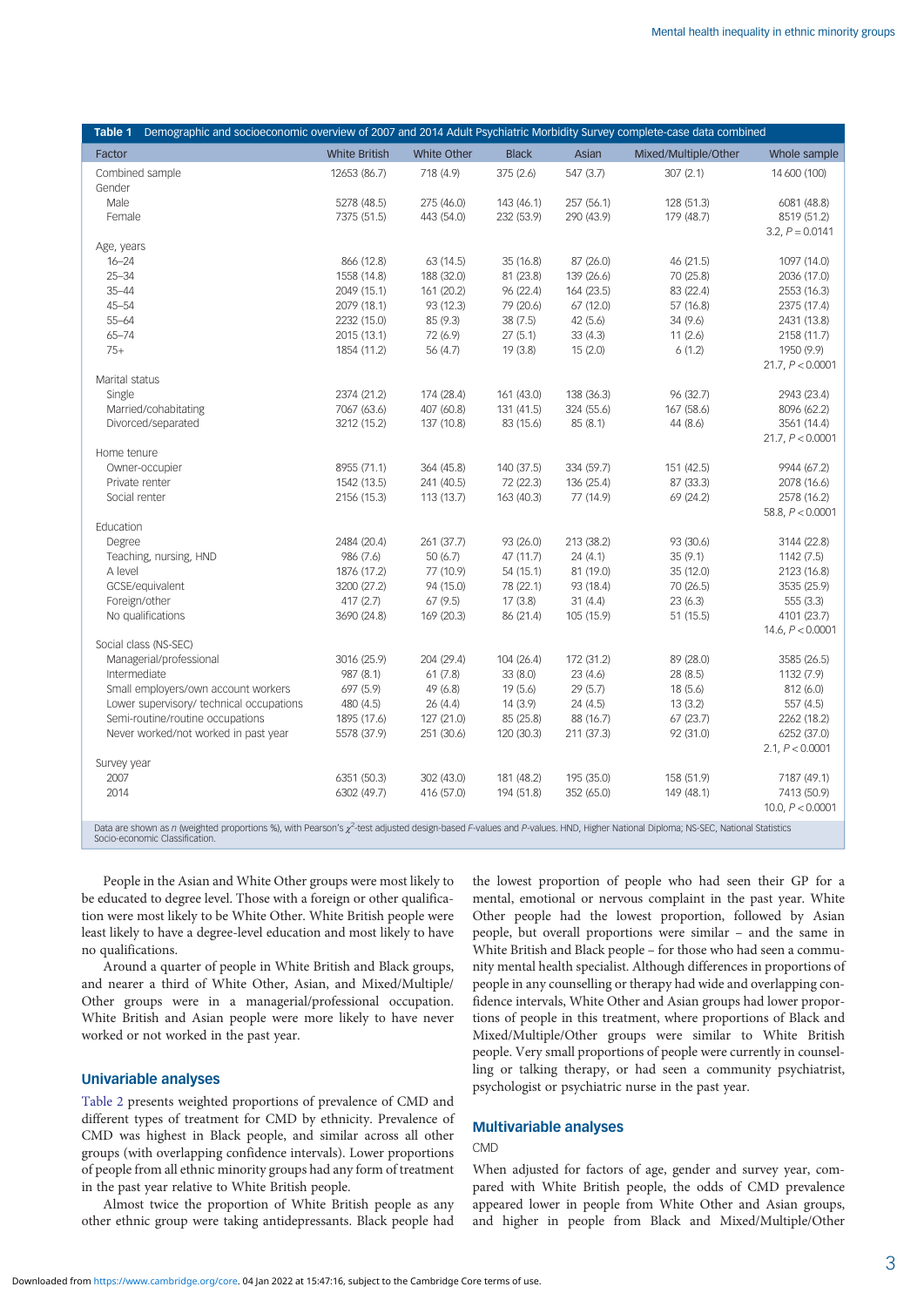<span id="page-3-0"></span>

Fig. 1 Sample flow diagram for 2007 and 2014 Adult Psychiatric Morbidity Survey data. NS-SEC, National Statistics Socio-economic Classification.

groups; however, these odds ratios had wide and overlapping confidence intervals (model 2, [Table 3](#page-4-0)). When additionally adjusted for marital status, education, tenure and social class, odds remained lower in people from White Other and Asian groups, and were lower for those in the Mixed/Multiple/Other group. Although the odds ratio point estimate was slightly higher in people from the Black group, it moved closer to the null. All these odds ratios also had wide confidence intervals (model 3, [Table 3](#page-4-0)). No evidence of interaction between survey year and prevalence of CMD by ethnicity was found, so it was included as a confounder in this analysis.

Odds of having any CMD were higher in women compared with men; higher in people aged 25–54 years and lower in those aged >65 years, compared with those aged 16–24 years; higher in 2014 compared with 2007; higher in those who were single or separated compared with those who were married or cohabiting with partners; higher in those with no, or GCSE or equivalent qualifications compared with those with a degree-level education; higher in renters compared with owner-occupiers (higher in social renters compared with private renters); and higher in those who had never or not worked in the past year compared with those in managerial or professional occupations, i.e. higher in the most heterogeneous

| Table 2                                                                                                                                                      | Distribution of mental health outcomes in Adult Psychiatric Morbidity Survey 2007 and 2014 data, by ethnicity (total sample $N = 14600$ ) |                                                            |                                               |                                   |                                  |                                               |  |  |
|--------------------------------------------------------------------------------------------------------------------------------------------------------------|-------------------------------------------------------------------------------------------------------------------------------------------|------------------------------------------------------------|-----------------------------------------------|-----------------------------------|----------------------------------|-----------------------------------------------|--|--|
| Weighted proportion % (95% confidence interval), (n)                                                                                                         |                                                                                                                                           |                                                            |                                               |                                   |                                  |                                               |  |  |
| Ethnicity                                                                                                                                                    | Prevalence of CMDs<br>$(CIS-R > 12)$                                                                                                      | Seen GP for a mental,<br>nervous or emotional<br>complaint | Seen community<br>mental health<br>specialist | In any<br>counselling/<br>therapy | <b>Taking</b><br>antidepressants | Received any of these<br>treatments for a CMD |  |  |
| White British<br>$(n = 12653)$                                                                                                                               | 16.2 (15.5-17.0) (2158)                                                                                                                   | 12.2 (11.6-12.8) (1694)                                    | $2.1(1.8 - 2.4)(276)$                         | $2.7(2.4 - 3.1)(376)$             | $7.9(7.4-8.4)(1144)$             | 16.1 (15.4-16.8) (2246)                       |  |  |
| White Other<br>$(n = 718)$                                                                                                                                   | 15.4 (12.7-18.6) (123)                                                                                                                    | 8.9 (7.0-11.4) (84)                                        | $1.6(0.8 - 3.0)(14)$                          | $2.0(1.1 - 3.5)(17)$              | $4.6$ (3.3-6.5) (47)             | 12.5 (10.0-15.5) (111)                        |  |  |
| <b>Black</b><br>$(n = 375)$                                                                                                                                  | 22.7 (17.8-28.5) (86)                                                                                                                     | $8.2(5.6 - 11.9)(39)$                                      | $2.1(1.1 - 4.1)(10)$                          | $2.8(1.5-5.3)(11)$                | $3.4(1.8-6.3)(12)$               | $11.3(8.1 - 15.5)(50)$                        |  |  |
| Asian<br>$(n = 547)$                                                                                                                                         | 16.3 (13.3-19.8) (98)                                                                                                                     | $9.3(7.1 - 12.2)(60)$                                      | $1.9(0.8-4.3)(7)$                             | $2.2(1.0-4.6)(11)$                | $3.0(1.8-4.9)(20)$               | $11.9(9.5 - 14.8)(71)$                        |  |  |
| Mixed/<br>Multiple/Other<br>$(n = 307)$                                                                                                                      | 19.3 (14.9–24.7) (70)                                                                                                                     | $11.6$ (8.4-15.7) (45)                                     | $1.9(0.9 - 4.1)(8)$                           | $2.9(1.4-6.0)(9)$                 | $2.0(1.0-3.9)(11)$               | 13.8 (10.4-18.2) (53)                         |  |  |
| Whole sample<br>$(N = 14600)$                                                                                                                                | 16.4 (15.7–17.2) (2535)                                                                                                                   | 11.7 (11.1–12.3) (1922)                                    | $2.0(1.8 - 2.3)(315)$                         | $2.7(2.4 - 3.0)(424)$             | 7.1 (6.7–7.6) (1234)             | 15.5 (14.8-16.1) (2531)                       |  |  |
| Pearson's<br>$\chi^2$ -test <sup>a</sup>                                                                                                                     | $F = 2.5, P = 0.04$                                                                                                                       | $F = 3.3$ , $P = 0.011$                                    | $F = 0.2, P = 0.94$                           | $F = 0.4, P = 0.80$               | $F = 11.8, P < 0.0001$           | $F = 4.3, P = 0.0020$                         |  |  |
| CMD, common mental disorder; CIS-R, Clinical Interview Schedule - Revised.<br>a. Data shows Pearson's $\chi^2$ -test adjusted design-based F-value, P-value. |                                                                                                                                           |                                                            |                                               |                                   |                                  |                                               |  |  |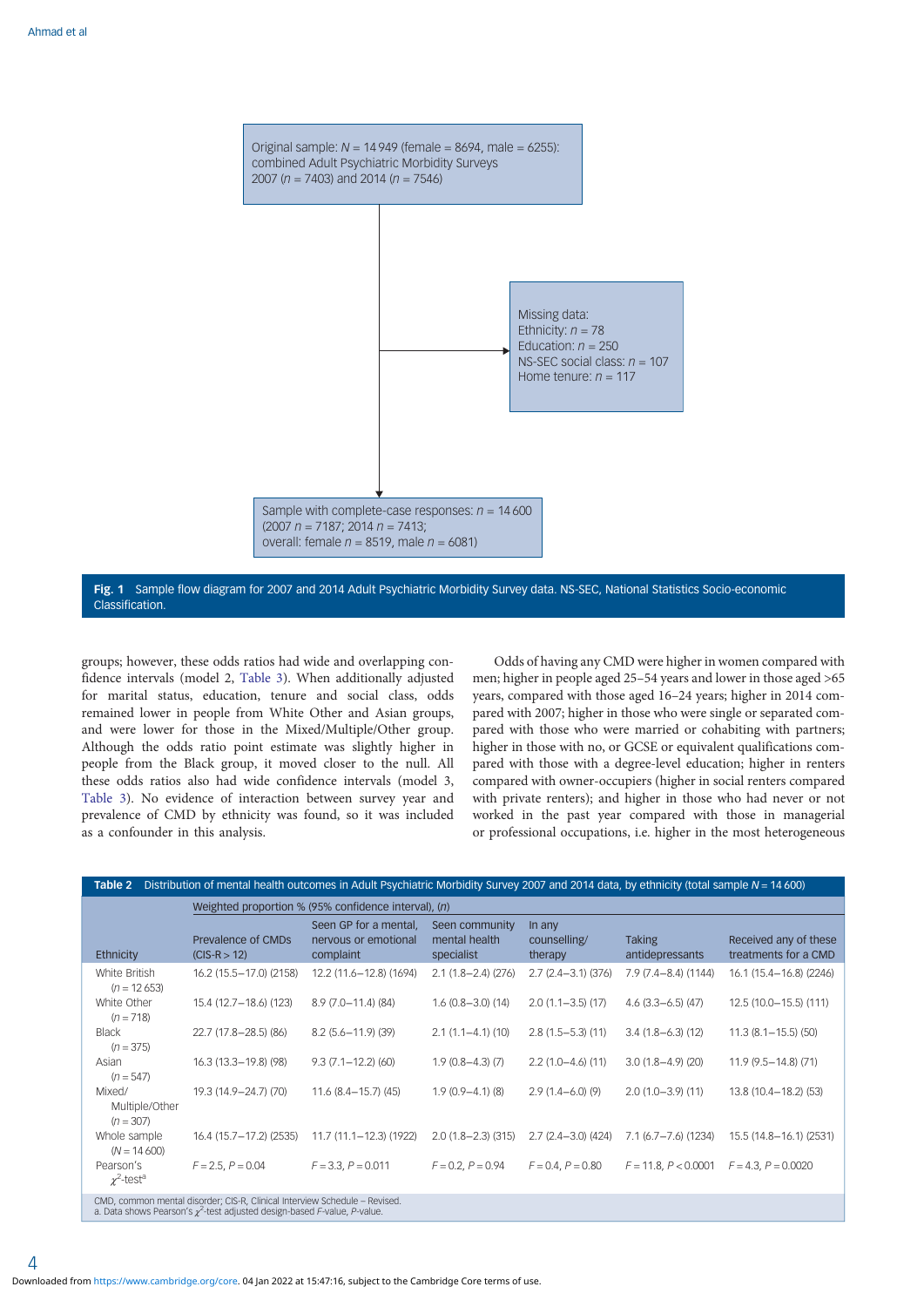<span id="page-4-0"></span>

| Ethnicity                                                                                                                                                | Unadjusted                                                                                                                             | Adjusted for age, gender and                                                                                                           | Adjusted for age, gender, marital status, education,                                                                                   |
|----------------------------------------------------------------------------------------------------------------------------------------------------------|----------------------------------------------------------------------------------------------------------------------------------------|----------------------------------------------------------------------------------------------------------------------------------------|----------------------------------------------------------------------------------------------------------------------------------------|
|                                                                                                                                                          | (model 1)                                                                                                                              | survey year (model 2)                                                                                                                  | tenure, social class, and survey year (model 3)                                                                                        |
| White British<br>White Other<br><b>Black</b><br>Asian<br>Mixed/Multiple/Other<br>Adjusted Wald test results for association<br>of ethnicity with outcome | 1.00 (Reference)<br>$0.94(0.75 - 1.19)$<br>$1.52(1.11 - 2.08)$<br>$1.00(0.79 - 1.28)$<br>$1.24(0.90 - 1.70)$<br>$F = 2.2$ , $P = 0.07$ | 1.00 (Reference)<br>$0.85(0.67 - 1.08)$<br>$1.35(0.98 - 1.86)$<br>$0.92(0.71 - 1.17)$<br>$1.11(0.80 - 1.52)$<br>$F = 1.8$ , $P = 0.14$ | 1.00 (Reference)<br>$0.83(0.64 - 1.06)$<br>$1.04(0.75 - 1.44)$<br>$0.86(0.66 - 1.12)$<br>$0.96(0.69 - 1.35)$<br>$F = 0.9$ , $P = 0.47$ |

NS-SEC category encompassing some of the most disadvantaged groups, as well as retired people and students, compared with the least disadvantaged group (see Supplementary Table 3 for full results). Barring the foreign/other education category, which encompasses qualifications that could not be classified, weak evidence of a trend of higher odds of CMDs with fewer qualifications was discernible. No trend was seen by social class categories, but differences were evident between least and most disadvantaged groups.

# Any treatment receipt

When adjusted for demographic and socioeconomic factors of age, gender, and testing for interaction with survey year, compared with White British people, odds of treatment receipt appeared lower in all ethnic minority groups in 2007 and 2014 (results are stratified by year, as evidence of interaction was found). However, confidence intervals exceeded 1 for the Mixed/Multiple/Other group across both years, and for all ethnic minority groups in 2007 (model 5, Table 4). After additionally adjusting for marital status, education, tenure, social class, and CMD prevalence, odds for any treatment receipt remained lower in all ethnic minority groups, and effect sizes increased for the Black and Asian groups (model 6, Table 4). In 2007, compared with the White British group, odds were lower for those in the Asian group (odds ratio 0.62, 95% CI 0.39–1.00); confidence intervals exceeded 1 for other ethnic minority groups. In 2014, odds of treatment receipt were lower for the Asian and White Other groups, and lowest in the Black group (odds ratio 0.23, 95% CI 0.13–0.40). Odds were also lower in the Mixed/ Multiple/Other group, but confidence intervals exceeded 1.

Adjusted odds of having any treatment were notably higher in those who had any CMD; higher in 2014 compared with 2007; higher in those aged 25–64 years, and lower in those aged  $>75$ years, compared with those aged 16–24 years; higher in those who were separated compared with those who were married or cohabiting with partners; higher in those who were renting compared with owner-occupiers (higher in social renters compared with private renters); and higher in those with no, or GCSE or equivalent qualifications compared with those with a degree-level education (see Supplementary Table 4 for full results). Trends in treatment receipt were not seen by education and social class categories, but only differences between least and most disadvantaged within these groups. There is weak evidence that odds were higher in those with anything below degree-level education and lower in those with foreign/other qualifications, compared with those with a degree-level education, and higher in those who were not working/never worked compared with those in managerial/professional occupations.

# **Discussion**

Using the latest available data from a nationally representative survey on mental health in England, this study found that overall, differences in CMD prevalence by ethnicity in unadjusted analysis were attenuated after accounting for demographic and socioeconomic factors. However, treatment inequalities persisted for people from ethnic minority backgrounds, with likelihood of treatment receipt lowest in Black people: effect sizes were stronger after accounting for demographic and socioeconomic factors and CMD prevalence.

The evidence of interaction by survey year suggests that the treatment gap has widened over time, in particular for Black

|                                                                         | Unadjusted (model 4)             | Adjusted for age, gender and<br>ethnicity×survey year interaction<br>(model 5) |                     | Adjusted for age, gender, marital<br>status, education, tenure, social<br>class, CMD prevalence and<br>ethnicity×survey year interaction<br>(model 6) |                     |
|-------------------------------------------------------------------------|----------------------------------|--------------------------------------------------------------------------------|---------------------|-------------------------------------------------------------------------------------------------------------------------------------------------------|---------------------|
| Ethnicity                                                               | Combined 2007 and 2014<br>sample | 2007                                                                           | 2014                | 2007                                                                                                                                                  | 2014                |
| White British                                                           | 1.00 (Reference)                 | 1.00 (Reference)                                                               | 1.00 (Reference)    | 1.00 (Reference)                                                                                                                                      | 1.00 (Reference)    |
| White Other                                                             | $0.74(0.57 - 0.96)$              | $0.85(0.59 - 1.22)$                                                            | $0.57(0.39 - 0.82)$ | $0.78(0.51 - 1.18)$                                                                                                                                   | $0.58(0.38 - 0.87)$ |
| <b>Black</b>                                                            | $0.66(0.46 - 0.96)$              | $0.90(0.53 - 1.54)$                                                            | $0.40(0.24 - 0.68)$ | $0.68(0.38 - 1.23)$                                                                                                                                   | $0.23(0.13 - 0.40)$ |
| Asian                                                                   | $0.71(0.55 - 0.91)$              | $0.69(0.46 - 1.02)$                                                            | $0.65(0.47 - 0.90)$ | $0.62(0.39 - 1.00)$                                                                                                                                   | $0.60(0.42 - 0.85)$ |
| Mixed/Multiple/Other                                                    | $0.84(0.60 - 1.16)$              | $0.76(0.47 - 1.24)$                                                            | $0.82(0.53 - 1.25)$ | $0.65(0.39 - 1.11)$                                                                                                                                   | $0.67(0.39 - 1.14)$ |
| Adjusted Wald test results for association of<br>ethnicity with outcome | $F = 4.1, P = 0.003$             | $F = 1.4, P = 0.22$                                                            |                     | $F = 2.2$ , $P = 0.07$                                                                                                                                |                     |

All data are shown as odds ratios (95% confidence intervals) unless otherwise stated. Model 5: ethnicity×survey year interaction: F=8.9, P<0.0001. Model 6: ethnicity×survey year<br>interaction: F=10.60, P<0.0001. CMD, common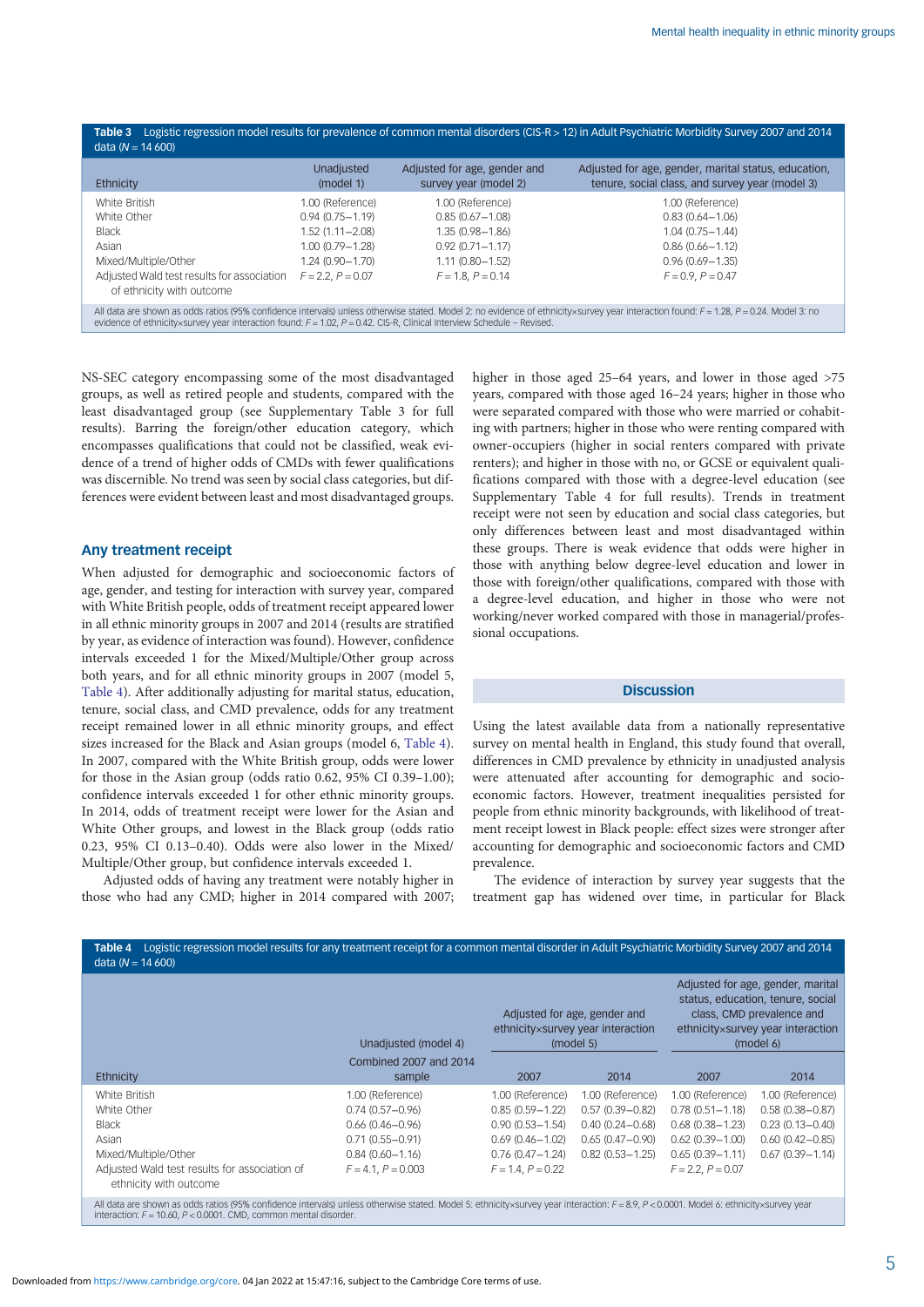people, which is in line with findings from an analysis of APMS data for ethnic inequalities in treatment receipt between 1993 and 2007, where use of antidepressants and GP consultation for mental health problems were lower in people from Black, Asian, Mixed or Other groups compared with the White group.[14](#page-7-0)

The effects of the Improving Access to Psychological Therapies (IAPT) programme, launched in 2008 to address inequalities and facilitate access to evidence-based mental health treatments, would not have been reflected in prior findings. The IAPT stepped-care model has a focus on prioritising lower-intensity talking and face-to-face therapies before combining with medication.[15](#page-7-0) However, no evidence of major gains in reducing treatment inequalities was reflected for people from ethnic minority backgrounds in this current analysis for either therapeutic route, in line with wider findings. Evidence from the ethnically diverse London borough of Southwark found that, compared with those referred by GPs, proportions of ethnic minorities who had selfreferred to IAPT were more representative of the local population ethnic diversity, indicating that GPs may have been a barrier to accessing IAPT services for these groups.[16](#page-7-0) IAPT referral analysis from Southwark, Lambeth, Croydon and Lewisham demonstrates that, compared with GP referral, racial and ethnic minority groups were more likely to be referred via community services, overall less likely to self-refer to IAPT, and less likely to receive an assessment and then proceed to treatment than White British people.[17](#page-7-0) For those entering IAPT in England between 2018 and 2019, people from the White group were more likely to finish treatment after referral, and reliably improve, than other groups.<sup>2</sup> These recent findings reflect earlier IAPT demonstration site analysis from the London borough of Newham, where individuals from Black, Asian and Other ethnic minority groups were equally likely to benefit once they gained service access, but were less likely to have attended at least two sessions and concluded involvement with the service; a higher proportion of Black people were represented in the self-referral route.<sup>18</sup>

Increases in treatment receipt between 2007 and 2014 were driven by increased use of psychotropic medication, in particular in White British women.<sup>8,[9](#page-6-0)</sup> Moreover, it is important to note that White British people are also most likely to be receiving talking therapies; qualitative research with people from ethnic minority backgrounds has found that although medication is seen as a less acceptable form of psychological therapy in these groups, it has been more readily offered, whereas preferences for talking therapies have not been met.<sup>[19,20](#page-7-0)</sup>

Overall, these findings are reflective of the patterns of persisting underrepresentation of people from ethnic minority backgrounds accessing or receiving appropriate mental healthcare from primary care, a longstanding inequality that has been highlighted in previous studies and policy initiatives.<sup>[21](#page-7-0)</sup> Research to date suggests that these findings of persistent treatment inequalities could be indicative of problems with recognition and diagnosis of CMD in people from ethnic minority backgrounds by service providers, linked to cultural variation in expressions of distress being missed in the consultation process, $22,23$  $22,23$  $22,23$  and discrimination affecting whether treatments are offered equitably across ethnic groups.<sup>16</sup>

Factors behind treatment inequalities may be related to those driving CMD in people from ethnic minority backgrounds, such as intergenerational differences in expression of distress and helpseeking. Variation in cultural and national context may contribute to different experiences and perceptions of mental health problems over the life course. Data from 1993–1994 showed that prevalence of depression was found to be higher in people from Caribbean groups, and lower in those from Asian groups who had recently migrated to the UK, compared with those from White groups; prevalence in those who were 'second generation' was similar.<sup>[24](#page-7-0)</sup> Further barriers,

such as stigma and lack of trust in service providers could be preventing help-seeking for individuals at community level; qualitative research has explored how the effects of cultural norms of self-reliance and resilience, alongside experiences of unfair treatment, and fear and anticipation of coercive treatment, or surveillance by social services, may drive reluctance to engage with mental health services.<sup>[19](#page-7-0),[25](#page-7-0)</sup>

Previous evidence reviewed above indicates that the relationship between ethnicity and mental health outcomes needs to consider differences by migration history, intergenerational dynamics, gender, ethnic density and area-level factors such as deprivation. Although help-seeking behaviour has not been found to vary by ethnic density, generally lower prevalence of CMDs is observed for people from ethnic minority groups living in areas with higher own-group density.[26](#page-7-0) The link between deprivation and mental health service use should be investigated for people from ethnic minority backgrounds, considering the close relationship between socioeconomic and ethnic health inequalities in the UK.<sup>27</sup> Further analysis of these mechanisms resulting in divergent experiences of, and pathways to care for, CMDs could help to explain factors driving these persisting disparities. Clinical implications of this research include improving accessibility of existing psychological therapy provision for CMDs, and designing mental health services appropriate for diverse and marginalised population groups where needs are not being met by existing provision.

# Strengths and limitations

This is the first analysis of ethnicity, CMDs and mental health treatments in a large and nationally representative general population sample since the Ethnic Minority Psychiatric Illness Rates in the Community (EMPIRIC) survey more than two decades ago.<sup>4</sup> EMPIRIC sampling did not include people from Black African backgrounds, a significant population who are included here, albeit within an aggregated Black group. A key limitation of this analysis was the smaller sample size of ethnic minority groups, which may not have been adequately powered to detect small differences between diverse ethnicities disaggregated by gender (with only a binary variable for gender available for analysis here). A systematic review of mental health surveys between 1999 and 2010 in the UK found that sampling strategies were often not designed or resourced to recruit adequate numbers of ethnic minor-ity participants.<sup>[5](#page-6-0)</sup>

Although ethnicity was self-identified and it was possible to distinguish between White British and White Other in this study, heterogeneity was still obscured in comparing only four ethnic minority groups, in people who were not distinguishable by migration status. There are too many ethnic groups represented in the Mixed/Multiple/Other ethnic category to form any meaningful conclusions regarding any underlying mechanisms in the relationship between ethnicity and CMD.

Any effects of racism and discrimination, which have been documented to affect mental health and well-being for ethnic minority groups, were not explored here.<sup>[28](#page-7-0)</sup> Lack of sympathy or even antagonism to disclosure of racism in therapeutic encounters has been cited as barriers to accessing care, alongside the Eurocentric nature of psychological therapies.<sup>[19](#page-7-0)</sup> In a forthcoming analysis of APMS 2014 data, experiences of discrimination masked a lower likelihood of mental health service use in Black people after adjustment for symptoms, and was associated with greater treatment use in those who identified as gay, lesbian, bisexual or other sexuality. $29$ 

More limited help-seeking in ethnic minority groups, related to lack of trust and anticipated discrimination from service providers, has also been explored previously. Stigma regarding mental illness,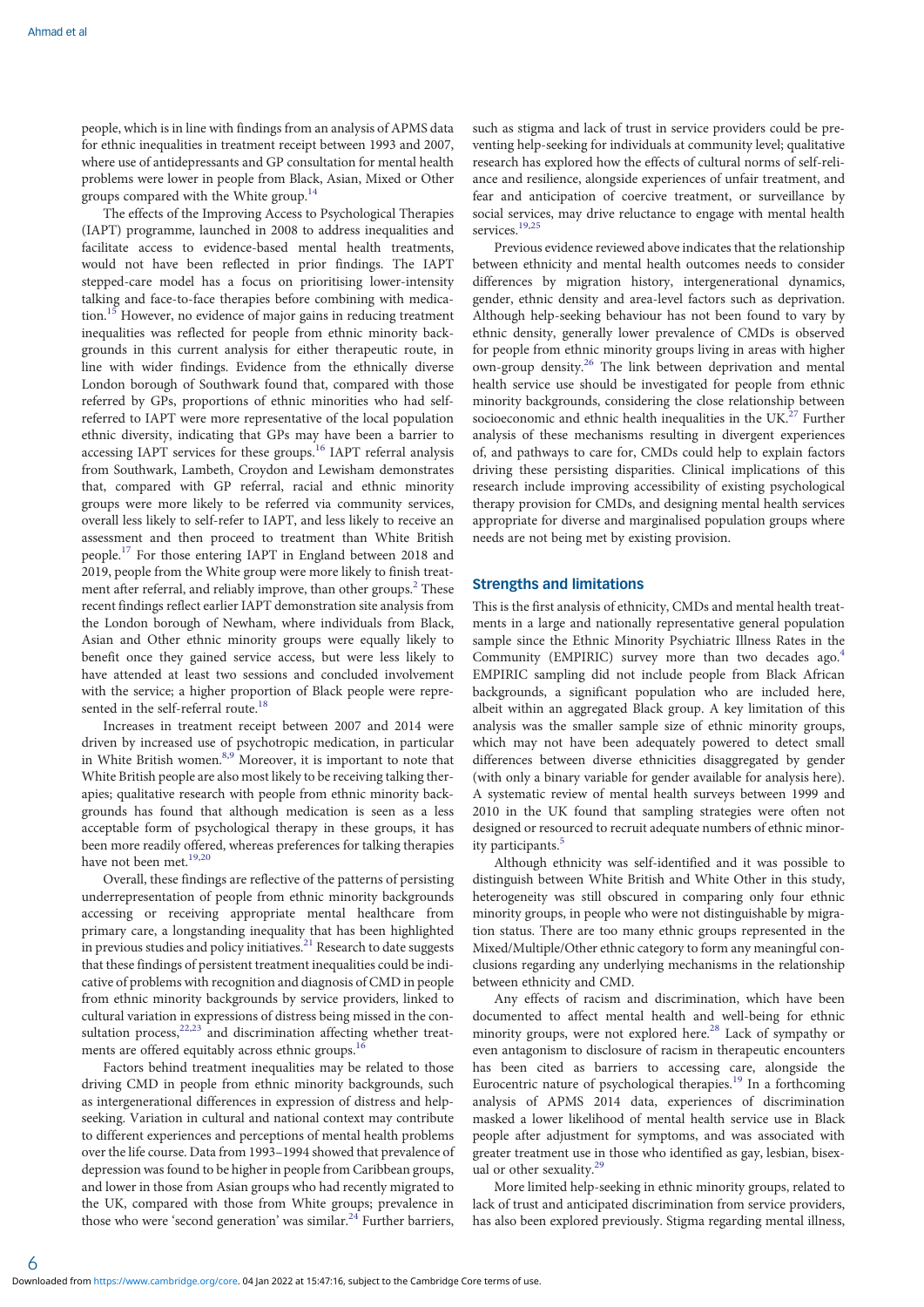<span id="page-6-0"></span>differing explanatory models of mental illness and approaches to help-seeking for mental health, doubts about cultural competence of service providers, the dynamics of informal help-seeking, and alternative therapies have been explored as reasons behind differing mental health treatment use in ethnic minority groups, and are important questions for further enquiry, alongside experiences and access to mainstream services.<sup>19,30</sup>

APMS interviews were only conducted in English, so a key survey limitation is participation issues related to the language barrier experienced by people from ethnic minority backgrounds with limited English. Further sampling issues affecting this analysis include the cross-sectional nature of the APMS data, and sampling design limitations meaning only those living in private households are included here, rather than people living in institutions, who may face increased vulnerabilities affecting mental health. Large proportions of eligible participants do not respond to population health surveys, although APMS response rates are in line with similar surveys.<sup>8</sup> Methodological limitations in this analysis using multivariable regression also include the complex relationship between socioeconomic status, ethnicity and mental health, as socioeconomic confounders potentially lie on the causal pathway between ethnicity and the outcomes (CMD prevalence and mental health treatment receipt). The two-stage adjustment presented here was applied to demonstrate the effect of adjusting for demographic factors separately from factors indicating socioeconomic position.

Although the psychosocial impact of the COVID-19 pandemic is yet to be felt and assessed comprehensively, emerging evidence suggests increased mental health deterioration for people from ethnic minority groups in the UK, who have been disproportion-ately affected.<sup>[31](#page-7-0)</sup> Economic loss, health issues and social isolation experienced in the period of lockdown associated with pandemic response measures may have short- to long-term effects. As models of mental health help-seeking, treatment, referral and service delivery are also undergoing change in this transitional time, caution is required so that existing inequalities are not replicated in future.

In conclusion, although no significant changes in prevalence of CMDs have been found over time, persisting, if not widening, CMD treatment inequalities continue, which are not explained by known demographic and socioeconomic confounders, particularly for Black people. Demographic and socioeconomicfactors obscured differences in mental health treatment access by ethnicity, which emerged in adjusted analysis. Adequately powered surveys that are designed to examine the intersections of ethnic identity, gender, age, socioeconomic inequalities, migration and generational status with respect to mental health outcomes are urgently required, to address the limitations of existing studies and better understand persistent inequalities.

**Gargie Ahmad ©,** Department of Psychological Medicine, Institute of Psychiatry,<br>Psychology & Neuroscience, King's College London, UK; **Sally McManus <mark>©</mark>,** Violence and Society Centre, City, University of London, and National Centre for Social Research, UK; Claudia Cooper, Division of Psychiatry, Faculty of Brain Sciences, University College London, UK; **Stephani L. Hatch**, ESRC Centre for Society and Mental Health, King's London, UK; Jayati Das-Munshi **D**, ESRC Centre for Society and Mental Health, King's College London, UK

Correspondence: Gargie Ahmad. Email: [gargie.ahmad@kcl.ac.uk](mailto:gargie.ahmad@kcl.ac.uk)

First received 18 Mar 2021, final revision 5 Oct 2021, accepted 12 Oct 2021

# Supplementary material

To view supplementary material for this article, please visit <https://doi.org/10.1192/bjp.2021.179>.

#### Data availability

APMS data is deposited with the UK Data Service at the University of Essex. An end-user licence was agreed to access the 2007 data. APMS data from 2014 was obtained via special licence through a data-sharing agreement with NHS Digital Data Access Request Service.

## Acknowledgements

The authors would like to thank all the participants of the Adult Psychiatric Morbidity Survey series for their time and generosity, and the UK Data Service for making the data available.

#### Author contributions

G.A. conducted the statistical analysis and wrote the paper. J.D.-M., S.L.H., S.M. and C.C. supervised drafting and development, all providing feedback and expert insights on the subject, supporting critical revision of the material to prepare for publication.

## Funding

G.A. is currently supported by an Economic and Social Research Council (ESRC) studentship (ES/P000703/1). J.D.-M. is supported by the Health Foundation working together with the Academy of Medical Sciences, for a clinician scientist fellowship; the ESRC in relation to the SEP-MD study (ES/S002715/1); and the King's College London and the National Institute for Health Research (NIHR) Applied Research Collaboration South London at King's College Hospital NHS Foundation Trust. S.L.H. is partly supported by the NIHR Biomedical Research Centre at South London and Maudsley NHS Foundation Trust and King's College London. J.D.-M. and S.L.H. are partly supported by the ESRC Centre for Society and Mental Health at King's College London (ES/S012567/1), and the NIHR Biomedical Research Centre at South London and Maudsley NHS Foundation Trust and King's College London. S.M. is supported by UK Research and Innovation (UKRI; MR-VO49879/1). The views expressed are those of the authors and not necessarily those of the ESRC, NHS, NIHR, UKRI, the Department of Health and Social Care or King's College London.

## Declaration of interest

None.

## References

- 1 Barnett P, Mackay E, Matthews H, Gate R, Greenwood H, Ariyo K, et al. Ethnic variations in compulsory detention under the Mental Health Act: a systematic review and meta-analysis of international data. Lancet Psychiatry 2019; 6: 305–17.
- 2 Baker C. Mental Health Statistics for England: Prevalence, Services and Funding. House of Commons Library, 2020 ([https://commonslibrary.parlia](https://commonslibrary.parliament.uk/research-briefings/sn06988/)[ment.uk/research-briefings/sn06988/\)](https://commonslibrary.parliament.uk/research-briefings/sn06988/).
- 3 Department of Health and Social Care. Modernising the Mental Health Act: Final Report of the Independent Review. The Stationery Office, 2018 [\(https://](https://www.gov.uk/government/publications/modernising-the-mental-health-act-final-report-from-the-independent-review) [www.gov.uk/government/publications/modernising-the-mental-health-act](https://www.gov.uk/government/publications/modernising-the-mental-health-act-final-report-from-the-independent-review)[final-report-from-the-independent-review\)](https://www.gov.uk/government/publications/modernising-the-mental-health-act-final-report-from-the-independent-review).
- 4 Weich S, Nazroo J, Sporston K, McManus S, Blanchard M, Erens B, et al. Common mental disorders and ethnicity in England: the EMPIRIC study. Psychol Med 2004; 34: 1543–51.
- 5 Rees R, Stokes G, Stansfield C, Oliver E, Kneale D, Thomas J. Prevalence of Mental Health Disorders in Adult Minority Ethnic Populations in England A Systematic Review. EPPI-Centre, University College London, 2016 ([https://](https://discovery.ucl.ac.uk/id/eprint/1485144/) [discovery.ucl.ac.uk/id/eprint/1485144/\)](https://discovery.ucl.ac.uk/id/eprint/1485144/).
- 6 McManus S, Meltzer H, Brugha T, Bebbington P, Jenkins R. Adult Psychiatric Morbidity in England, 2007 Results of a Household Survey. NHS Digital, 2009 ([https://digital.nhs.uk/data-and-information/publications/statistical/adult](https://digital.nhs.uk/data-and-information/publications/statistical/adult-psychiatric-morbidity-survey/adult-psychiatric-morbidity-in-england-2007-results-of-a-household-survey)[psychiatric-morbidity-survey/adult-psychiatric-morbidity-in-england-2007](https://digital.nhs.uk/data-and-information/publications/statistical/adult-psychiatric-morbidity-survey/adult-psychiatric-morbidity-in-england-2007-results-of-a-household-survey) [results-of-a-household-survey](https://digital.nhs.uk/data-and-information/publications/statistical/adult-psychiatric-morbidity-survey/adult-psychiatric-morbidity-in-england-2007-results-of-a-household-survey)).
- 7 National Institute for Health and Care Excellence (NICE). Clinical Guideline: Common Mental Health Problems: Identification and Pathways to Care (CG123). NICE, 2011 ([https://www.nice.org.uk/guidance/cg123\)](https://www.nice.org.uk/guidance/cg123).
- 8 McManus S, Bebbington P, Jenkins R, Brugha T. Mental Health and Wellbeing in England: Adult Psychiatric Morbidity Survey 2014. NHS Digital, 2016 [\(https://](https://digital.nhs.uk/data-and-information/publications/statistical/adult-psychiatric-morbidity-survey/adult-psychiatric-morbidity-in-england-2007-results-of-a-household-survey) [digital.nhs.uk/data-and-information/publications/statistical/adult-psychiatric](https://digital.nhs.uk/data-and-information/publications/statistical/adult-psychiatric-morbidity-survey/adult-psychiatric-morbidity-in-england-2007-results-of-a-household-survey)[morbidity-survey/adult-psychiatric-morbidity-in-england-2007-results-of-a](https://digital.nhs.uk/data-and-information/publications/statistical/adult-psychiatric-morbidity-survey/adult-psychiatric-morbidity-in-england-2007-results-of-a-household-survey)[household-survey\)](https://digital.nhs.uk/data-and-information/publications/statistical/adult-psychiatric-morbidity-survey/adult-psychiatric-morbidity-in-england-2007-results-of-a-household-survey).
- 9 Spiers N, Qassem T, Bebbington P, McManus S, King M, Jenkins R, et al. Prevalence and treatment of common mental disorders in the English national population, 1993–2007. Br J Psychiatry 2016; 209: 150–6.